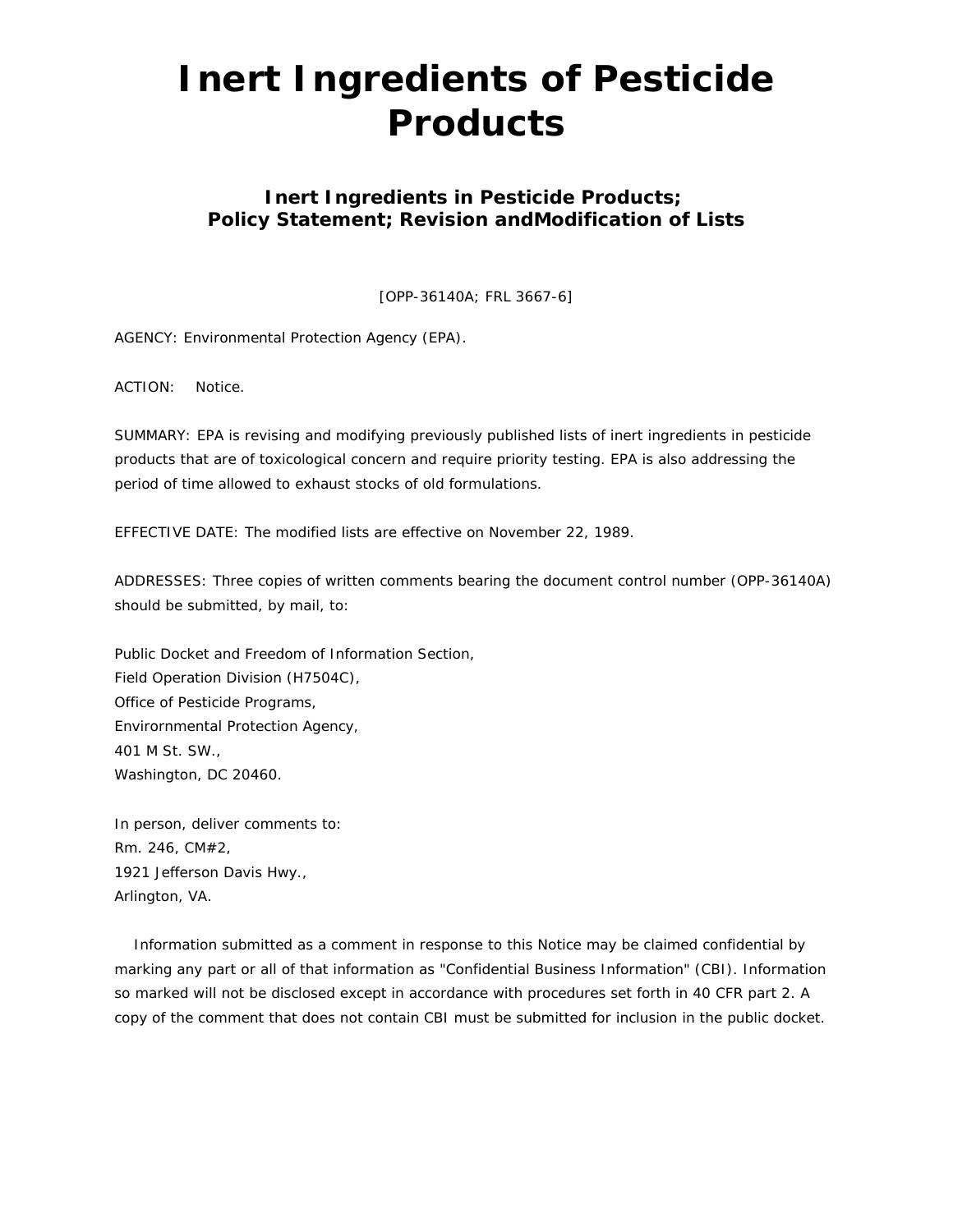Information not marked "confidential" will be included in the public docket without further notice. The public docket is available for public inspection in room 246 at the address given above from 8 a.m. to 4 p.m., Monday through Friday, except legal holidays.

FOR FURTHER INFORMATION CONTACT:

Lynn M. Bradley, Registration Support Branch, Registration Division (H7505C), Environmental Protection Agency, 401 M St., SW., Washington, DC 20460, (202)703-557-7700

SUPPLEMENTARY INFORMATION: EPA announced its policy on toxic inert ingredients in pesticide products in the Federal Register of April 22, 1987 (52 FR 13305). Through this policy, EPA encourages the use of the least toxic inert ingredients available and requires the development of data necessary to determine the conditions of safe use of products that contain toxic inert ingredients. In developing this policy EPA categorized inert ingredients of the following four lists according to toxicity:

- List 1 Inerts of toxicological concern.
- List 2 Potentially toxic inerts, with high priority for testing
- List 3 Inerts of unknown toxicity
- List 4 Inerts of minimal concern

List 1 and list 2 were published as part of the April 22, 1987 policy statement.

 The criteria developed by EPA to categorize List 1 meets were reviewed by the Federal Insecticide. Fungicide, and Rodenticide Act's Scientific Advisory Panel FIFRA SAP. Chemicals were placed on the list of inerts of toxicological concern if they met any one of the following criteria.

(1) Carcinogenicity:

-A rating as a human carcinogen of probable human carcinogen (rating 1. 2A or 2B) by International Agency for Research on Cancer.

-Characterized by the National Toxicology Program as an animal carcinogen in at least one species and one sex.

-Being regulated by some Federal agency as a carcinogen.

(2) Neurotoxicity and other Chronic Effects:

-Identified in the Occupational Diseases, a Guide to their Recognition (1977), as causing neurotoxicological and other chronic effects in the workplace environment. -Being regulated by some Federal agency as a neurotoxin.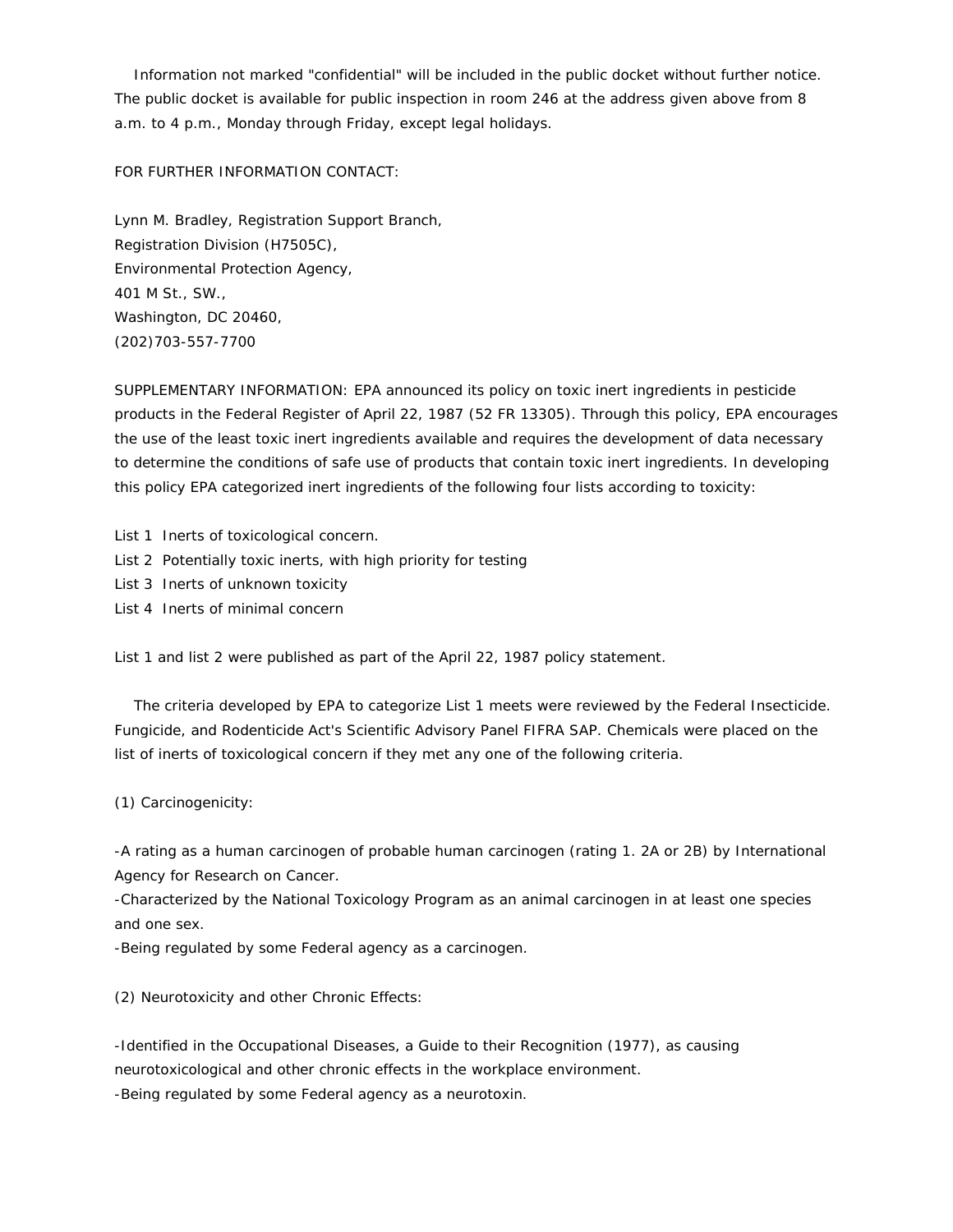-Peer reviewed study, included in the Toxicology Data Bank of the National Library of Medicine, reporting neurotoxic or other chronic effects.

(3) Adverse Reproductive Effects:

-Being regulated by some Federal agency as causing adverse reproductive effects. -Peer reviewed study, included in the Toxicology Data Bank of the National Library of Medicine, reporting adverse reproductive effects.

(4) Ecological Effects:

-An LC50 of less than one part per million.

Revision of List of Inert Ingredients

 Since the publication of the policy. EPA has received additional data on some of the listed inerts. EPA scientists have reviewed this information according to criteria previously developed and used in the creation of the initial lists. As a result of this recent examination of new data, EPA proposed modifications to the lists. These modifications were submitted to the FIFRA SAP for review. The FIFRA SAP concluded that the proposed changes were justified.

EPA is announcing the following revised List 1 and list 2.

| CAS No.   | <b>Chemical Name</b>     |
|-----------|--------------------------|
| 62-53-3   | Aniline                  |
| 1332-21-4 | Asbestos fiber           |
| 1332-21-9 | 1,4-Benzenediol          |
| 7440-43-0 | Cadmium compounds        |
| 56-23-5   | Carbon tetrachloride     |
| 67-66-3   | Chloroform               |
| 106-46-7  | p-Dichlorobenzene        |
| 103-23-3  | Di-(2-ethlhexyl) adipate |
| 78-87-6   | 1,2-Dichloropopane       |
| 117-87-8  | Di-ethylhexylphthalate   |
| 68-12-2   | Dimethylformanide        |
| 123-91-1  | Dioxane                  |

LIST 1. INERTS OF TOXICOLOGICAL CONCERN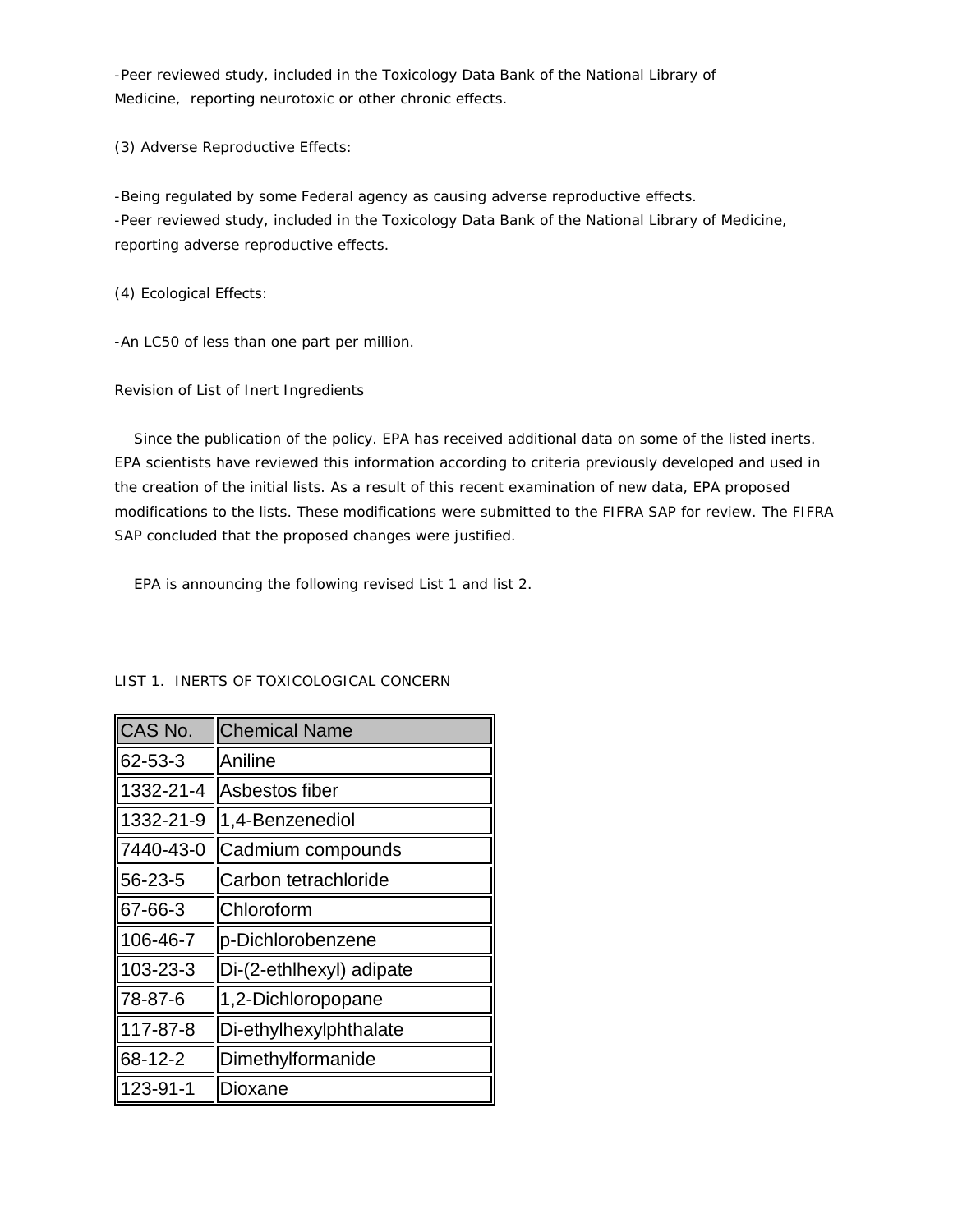| 106-89-8       | Epichlorohydrin                                        |
|----------------|--------------------------------------------------------|
| 110-80-5       | 2-Ethoxiyethanol                                       |
| 110-80-5       | Ethanol, 2-ethoxy (celulosive)                         |
| 111-15-9       | Ethanol ethoxy acetate                                 |
| 96-45-7        | Ethylene thiourea                                      |
| 107-06-2       | Ethylene dichloride                                    |
| 109-86-4       | Ethylene glycol monomethyl<br>ether; methyl celulosive |
| 140-88-5       | Ethyl acrylate                                         |
| 110-54-3       | n-Hexane                                               |
| 302-01-2       | Hydrazine                                              |
| 78-59-1        | Isophorone                                             |
| 7439-92-1      | Lead compounds                                         |
| 568-64-2       | <b>Malachite Green</b>                                 |
| 591-78-6       | Methyl n-butyl ketone                                  |
| 74-87-3        | Methyl chloride                                        |
| 75-09-2        | Methylene chloride                                     |
| 25154-52-<br>3 | Nonylphenol                                            |
| 127-18-4       | Perchloroethylene                                      |
| 108-95-2       | Phenol                                                 |
| 90-43-7        | o-Phenylphenol                                         |
| 75-56-9        | Propylene oxide                                        |
| 8003-34-5      | Pyrethrins and pyrethroids                             |
| 81-88-9        | <b>Rhodamine B</b>                                     |
| 10588-01-<br>9 | Sodium dichromate                                      |
| 26471-62-<br>5 | Toluene diisocyanate                                   |
| 79-00-5        | 1,1,2-Trichloroethane                                  |
| 56-35-9        | Tributyl tin oxide                                     |
| 79-01-6        | Trichloroethylene                                      |
| 1330-78-5      | Tri-orthocresylphosphate<br>(TOCP)                     |
| 78-30-8        | Tri-orthocresylphosphate<br>(TOCP)                     |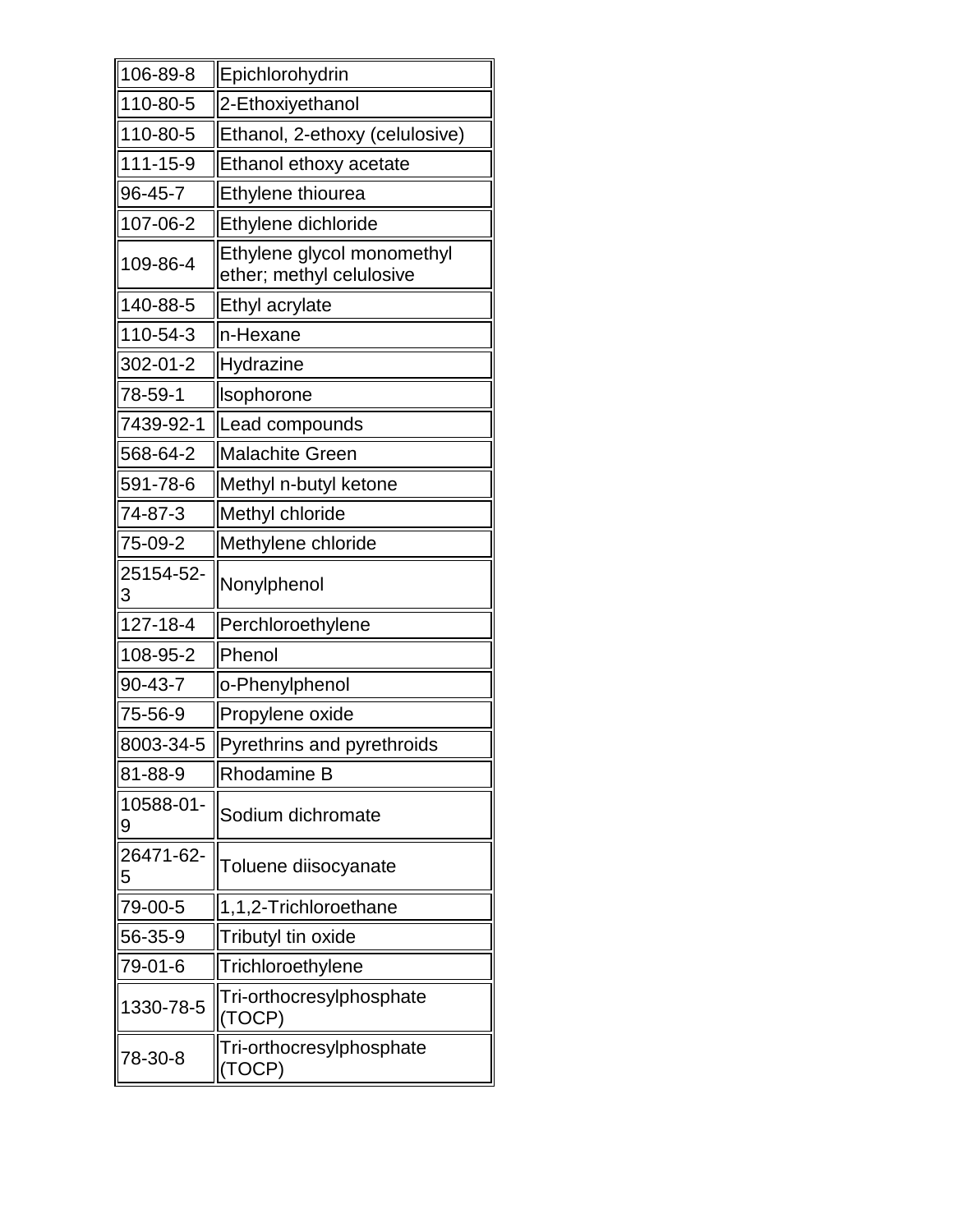# LIST 2. POTENTIALLY TOXIC INERTS/HIGH PRIORITY FOR TESTING

| CAS No.        | <b>Chemical Name</b>                    |
|----------------|-----------------------------------------|
| 85-68-7        | <b>Butyl benzyl phthalate</b>           |
| 84-74-2        | Dibutyl phthalate                       |
| 84-66-2        | Diethyl phthalate                       |
| 131-11-3       | Dimethyl phthalate                      |
| 117-84-0       | Dioctyl phthalate                       |
| 95-49-6        | 2-Chlorotoluene                         |
| 1319-77-3      | Cresols                                 |
| 95-48-7        | o-Cresol                                |
| 106-44-5       | p-Cresol                                |
| 108-39-4       | m-Cresol                                |
| 108-94-1       | Cyciohexanone                           |
| $95 - 50 - 1$  | o-Dichlorobenzene                       |
| 112-34-5       | Diethylene glycol monobutyl<br>ether    |
| 111-90-0       | Diethylene glycol monoethyl<br>ether    |
| $111 - 77 - 3$ | Diethylene glycol monomethyl<br>ether   |
| 34590-94-<br>8 | Dipropylene glycol monomethyl<br>ether  |
| 111-76-2       | 2-Butoxy-l-ethanol                      |
| 5131-86-8      | 1-Butoxy-2-propanol                     |
| 124-16-3       | 1-Butoxyethoxy-2-propanol               |
| 107-98-2       | 1-Methoxy-2-propanol                    |
| 29387-86-<br>8 | Propylene glycol monobutyl<br>ether     |
| 25498-49-<br>1 | Tripropylene glycol monomethyl<br>ether |
| 141-79-7       | Mesityl oxide                           |
| 106-10-1       | Methyl isobutyl ketone                  |
| 96-29-7        | Methyl ethyl ketoxime                   |
|                |                                         |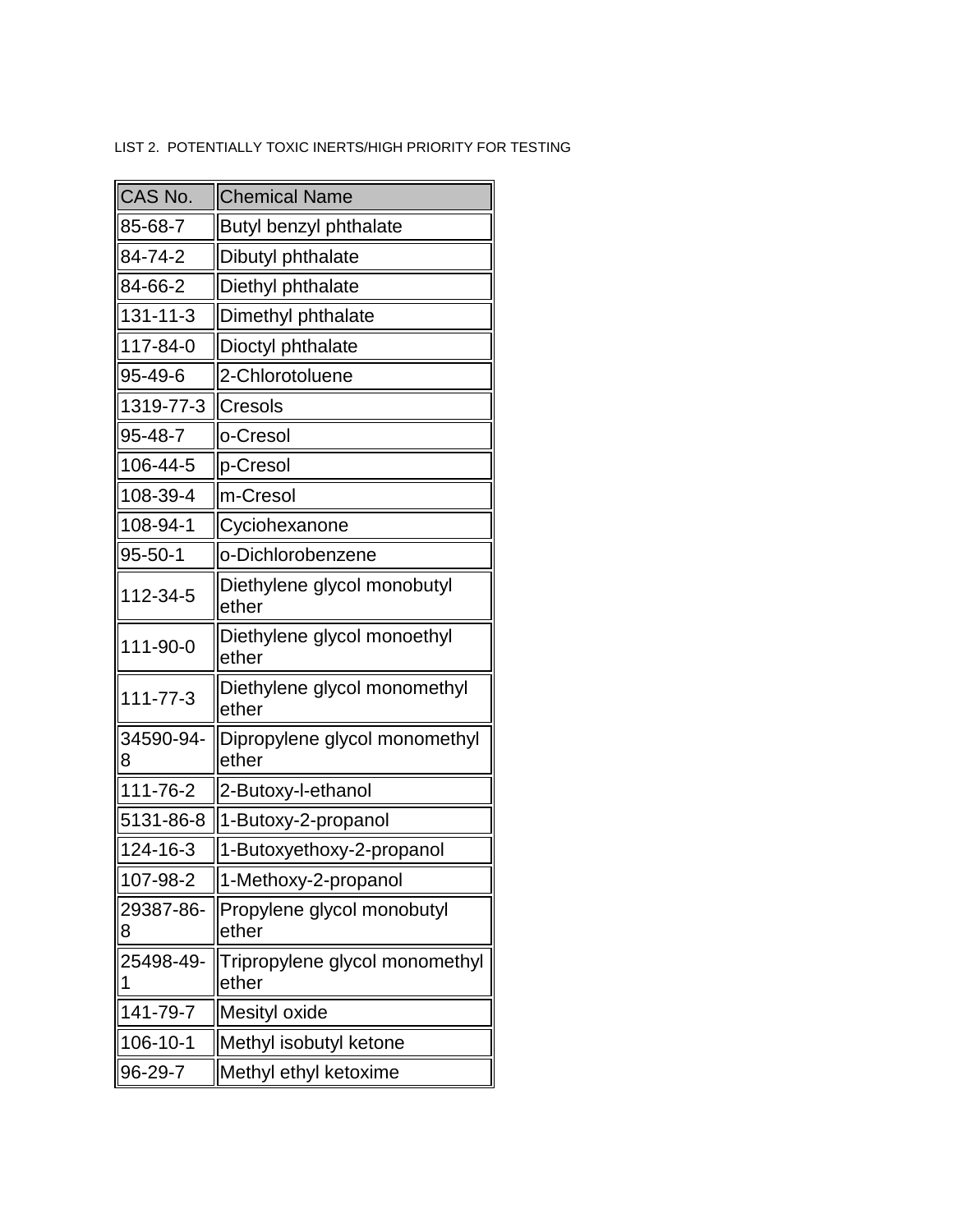| 106-90-7       | Monochlorobenzene                                       |
|----------------|---------------------------------------------------------|
| 75-52-5        | Nitromethane                                            |
| 108-88-3       | Toluene                                                 |
| 29395-43-<br>1 | <b>Tolyl triazole</b>                                   |
| 95-14-7        | 1,2,3-Benzotriazole                                     |
| 120-32-1       | 2-Benzyl-4-chlorophenol                                 |
| 7500-3         | Chloroethane                                            |
| 88-04-0        | p-Chloro-m-xylenol                                      |
| 97-23-4        | Dichlorophene                                           |
| $100 - 41 - 4$ | Ethyl benzene                                           |
| 149-30-4       | Mercaptobenzothiazole                                   |
| 74-83-9        | Methyl bromide                                          |
| 75-43-4        | Cholordifluoromethane                                   |
| 75-43-4        | Dichloromonofluoromethane                               |
| 75-45-6        | Chlorodifluoromethane                                   |
| 75-37-6        | 1,1-Difluoroethane                                      |
| 75-68-3        | 1-Chloro-1,1-difluoroethane                             |
|                |                                                         |
| 25168-06-<br>3 | <b>Isopropyl phenols Petroleum</b><br>hydrocarbons      |
| 1330-20-7      | Xylene                                                  |
| 100-02-7       | p-Nitrophenol                                           |
| 106-88-7       | <b>Butylene oxide</b>                                   |
| 79-24-3        | Nitroethane                                             |
| 75-05-8        | Acetonitrile                                            |
| 96-48-0        | gamma-Butyrolacetone                                    |
| 71-55-6        | 1,1,1-Trichloroethane                                   |
| 102-71-6       | Triethanolamine                                         |
| 111-42-2       | Diethanolamine                                          |
| 97-88-1        | <b>Butyl methacrylate</b>                               |
| 80-62-6        | Methyl methacrylate. Xylene-<br>range aromatic solvents |
| 95-82-9        | 2,5-Dichloroaniline                                     |
| 95-76-1        | 3,4-Dichloroaniline                                     |
| 626-43-7       | 3,5-Dichloroaniline                                     |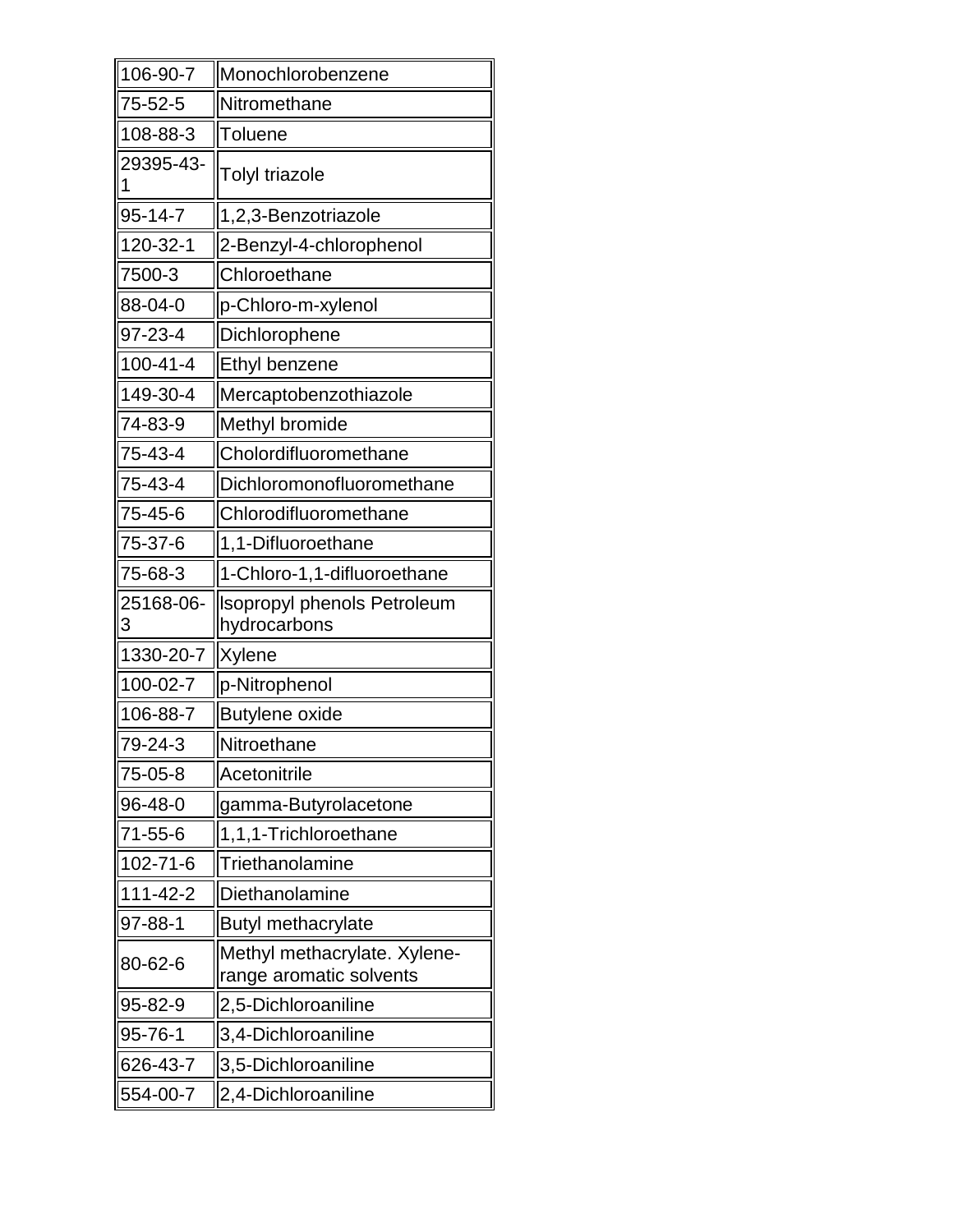| 608-27-5 | 2,3-Dichloroaniline        |
|----------|----------------------------|
| 608-31-1 | 2,6-Dichloroaniline        |
| 101-84-8 | Diphenyl ether             |
| 76-13-1  | Trichlorotrifluoroethane   |
| 75-69-4  | Trichlorotrifluoroethane   |
| 75-71-8  | Dichlorotetrafluoromethane |
| 79-14-2  | Dichlorotetrafluoromethane |

The changes made and the reasons for the changes are explained below.

## Additions to List -1

 Di-(2-ethylhexyl)adipate and methyl-formamide (DMF) were moved to List 1 from Lists 3 and 2 respectively. Based on a National Toxicology Program bioassay, positive results for oncogenicity were indicated for di-(2-ethyl-hexyl)adipate: This chemical caused increased incidences of hepatocellular carcinomas in female mice, and thus meets one of the criteria for categorization as a List 1 inert.

 For dimethylformamide (DMF), hepatotoxicity has been reported at very low doses in animal studies and it is commonly observed in case reports of industrial exposure. Developmental toxicity has also been reported to occur in animal studies in the literature. In addition, recent reports of clusters of testicular cancer associated with human exposure to DMF have added to the weight of evidence which supports upgrading this compound from List 2 to List 1.

# Additions to List 2

 Based on data available at the time of the April 27, 1987, FR Notice, monochlorobenzene was determined to be an oncogen as well as an ecotoxin. For these reasons, it was placed on List 1. The EPA Science Advisory Board has reviewed the oncogenicity data on monochlorobenzene and concluded that it is a class D oncogen, i.e., not classifiable. EPA scientists have reevaluated the ecotoxicity data and concluded that monochlorobenzene does not meet List 1 ecotoxicity triggers. Because of these determinations, monochlorobenzene is being moved from List 1 to List 2 and is now considered as a high priority for testing.

 Methyl ethyl ketoxime has been moved from List 3 to List 2 because of its close structural relationship to acetoxime, which has been reported as being carcinogenic in preliminary tests and is also positive in a mouse lymphoma test. Methyl ethyl ketoxime has been proposed for testing under section 4 of the Toxic Substances Control Act.

### Additions to Lists 3 and 4

 To accommodate revision of the lists, EPA has decided to subdivide List 4 into two parts. The previous list 4, representing inerts generally recorded as safe, has become List 4A, and a new List 4B has been created. List 4B is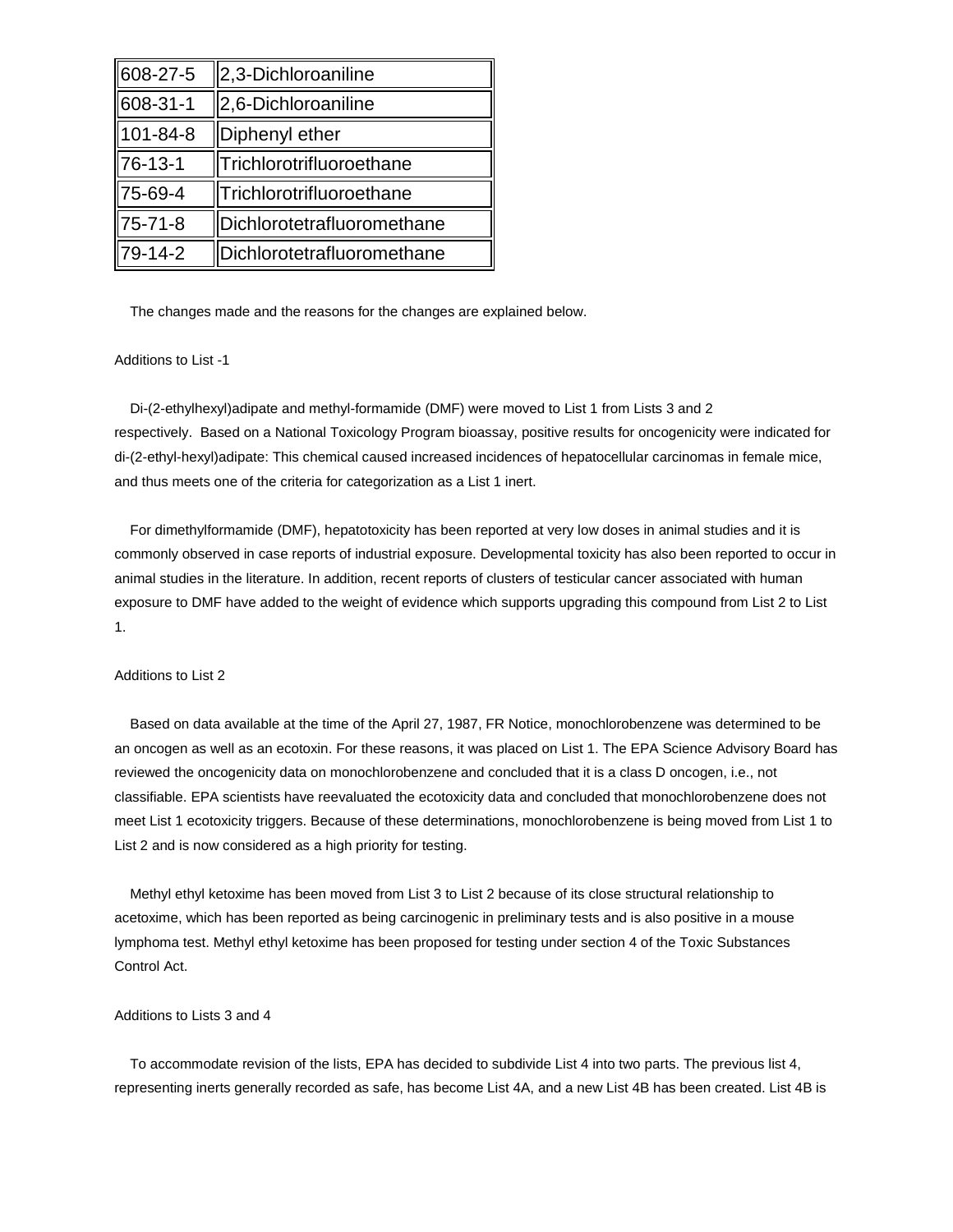composed of inerts for which EPA has sufficient information to reasonably conclude that the current use pattens in pesticide products will not adversely affect public health and the environment. List 4B inerts in formulations proposed for new use pattems which cause signifcant increases in exposure will receive further scrutiny.

 Two inerts, gammabutyrolactone and dioctyl sodium sulfosuccinate (DSS), are being removed from List 2 because EPA now has a complete human health effects data base indicating that they do not meet the criteria for List 1 and that their current use in pesticides should not adversely affect human health.

 The placement of gammabutyrolactone on List 2 was based on structural analogy to the known oncogen, betabutyrolactone. Further review indicates this analogy is inappropriate. In addition, a review of toxicity data for gammabutyrolactone, including acute and subchronic data, developmental toxicy, mutagenicity, and oncogenicity indicates a low order of toxicity. Thus EPA has decided to remove gammabutyrolactone from List 2 and add it to List 4B because current use pattems pose minimal risk for human health. Because gammabutyrolactone has not been adequately tested for ecotoxicity, however, it is being placed on List 3 for these effects. EPA decided to list the inert on two lists to reflect the different degree of knowledge the Agency has about the inert's various effects. EPA considered it appropriate to place the inert on List 4B because it has sufficient information about human health effects, and to also place it on List 3 to reflect inadequate information concerning the ecotoxicity of this inert.

 DSS was placed on List 2 because of developmental and reproductive toxicity concerns as well as ecotoxicity concern for surfactants. Data have now been reviewed for these effects, and indicate a low order of toxicity. Thus, DSS is added to List 4B for nonadverse effects on human health. Because of limited ecotoxicity testing, however, DSS remains on List 3 (unknown toxicity) for these effects.

#### Deletions From All Lists

 Further investigation of ethylene thiourea, carbon disulfide, and 1,1-dimethylhydrazine (UDMH, the impurity in Alar, which is in Special Review), has revealed that these are only impurities, not intentionally added inerts. Furthermore, betabutyrolactone, benzene, dichlorvos, 1, 2-dimethylhydrazine, pentachlorophenol and sodium pentachlorophenate, dinitro-o-cresol, dinitrophenol, ethyl methyl phenylglycidate, formaldehyde and paraformaldehyde, hexachlorophene, mercury oleate, 2-nitropropane, 1,2-dichloropropane, and thiourea are not now used as inerts in any pesticide products. Therefore, these chemicals have been removed from all lists of inert ingredients and are not currently cleared for use as inerts in any pesticide product. Thus, in the event a registrant or applicant purposes to include one of these chemicals as an inert ingredient in a pesticide product, EPA will consider the chemical a new inert.

 Impurities in registered products are contaminants from the manufacturing process for the active ingredient, rather than intentionally added inert ingredients. The presence and toxicity of impurities is routinely evaluated during the normal Agency review processes. Impurities are identified in the product chemistry review, and would probably have been presented as part of the test material, during testing considered for support of the registration. Thus, it is not appropriate to subject impurities to the Inerts Strategy.